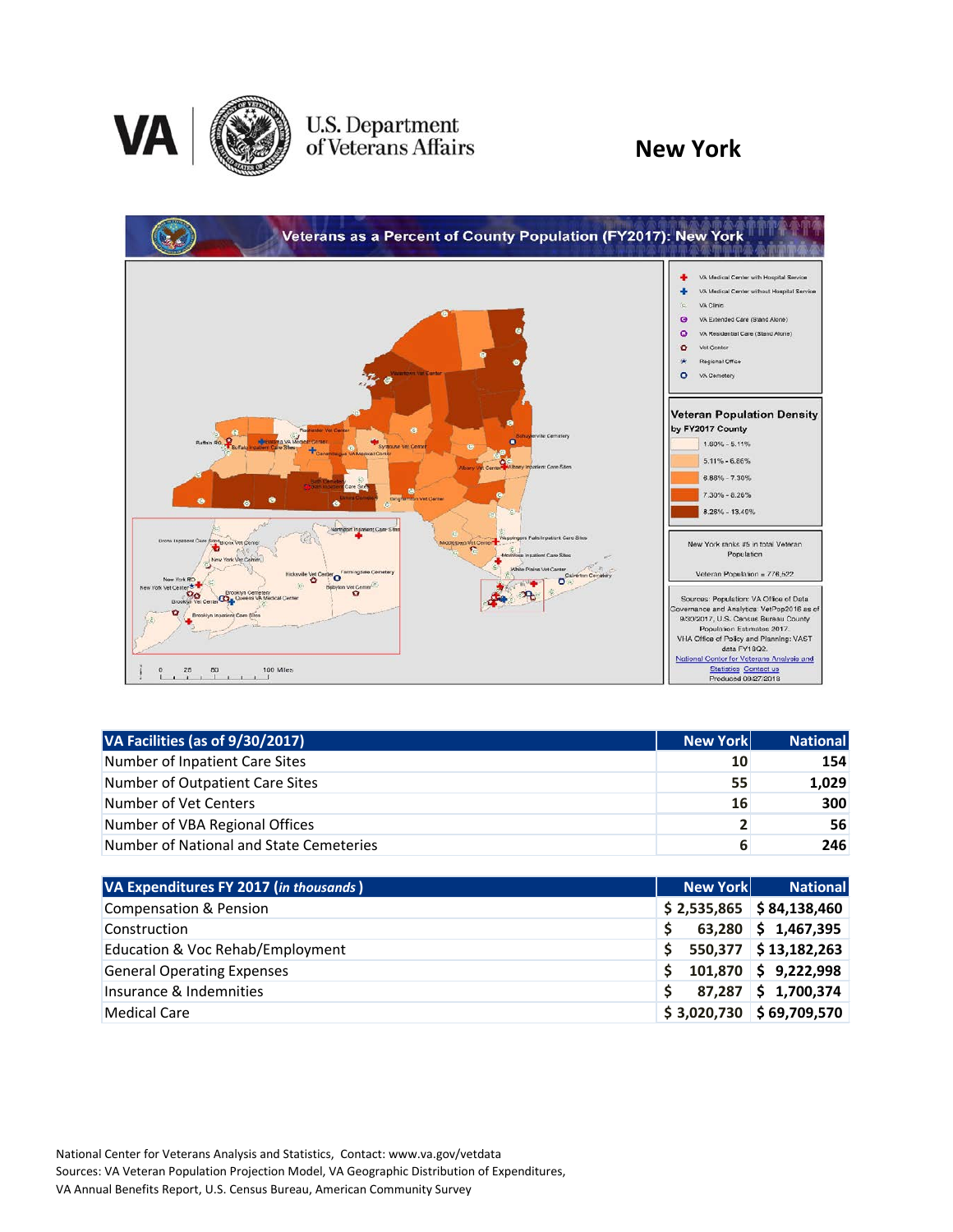

## U.S. Department<br>of Veterans Affairs

#### **New York**

| Veteran Population (as of 9/30/2017)           | <b>New York</b> | <b>National</b> |
|------------------------------------------------|-----------------|-----------------|
|                                                |                 |                 |
| Number of Veterans                             | 776,522         | 19,998,799      |
| Percent of Adult Population that are Veterans  | 5.38%           | 6.60%           |
| Number of Women Veterans                       | 58,855          | 1,882,848       |
| Percent of Women Veterans                      | 7.58%           | 9.41%           |
| Number of Military Retirees                    | 40,037          | 2,156,647       |
| Percent of Veterans that are Military Retirees | 5.16%           | 10.78%          |
| Number of Veterans Age 65 and Over             | 422,254         | 9,410,179       |
| Percent of Veterans Age 65 and Over            | 54.38%          | 47.05%          |









| VA Healthcare and Benefits (as of 9/30/2017)         | New York | <b>National</b> |
|------------------------------------------------------|----------|-----------------|
| Number of Veterans Receiving Disability Compensation | 128,866  | 4,552,819       |
| Number of Veterans Receiving Pension                 | 10,990   | 276,570         |
| Number of Dependency & Indemnity Comp Beneficiaries  | 12,220   | 411,390         |
| <b>Number of Education Beneficiaries</b>             | 31,085   | 987,577         |
| Number of Enrollees in VA Healthcare System          | 378,631  | 9,116,200       |
| Number of Unique Patients Treated                    | 223,468  | 6,035,183       |

National Center for Veterans Analysis and Statistics, Contact: www.va.gov/vetdata Sources: VA Veteran Population Projection Model, VA Geographic Distribution of Expenditures, VA Annual Benefits Report, U.S. Census Bureau, American Community Survey